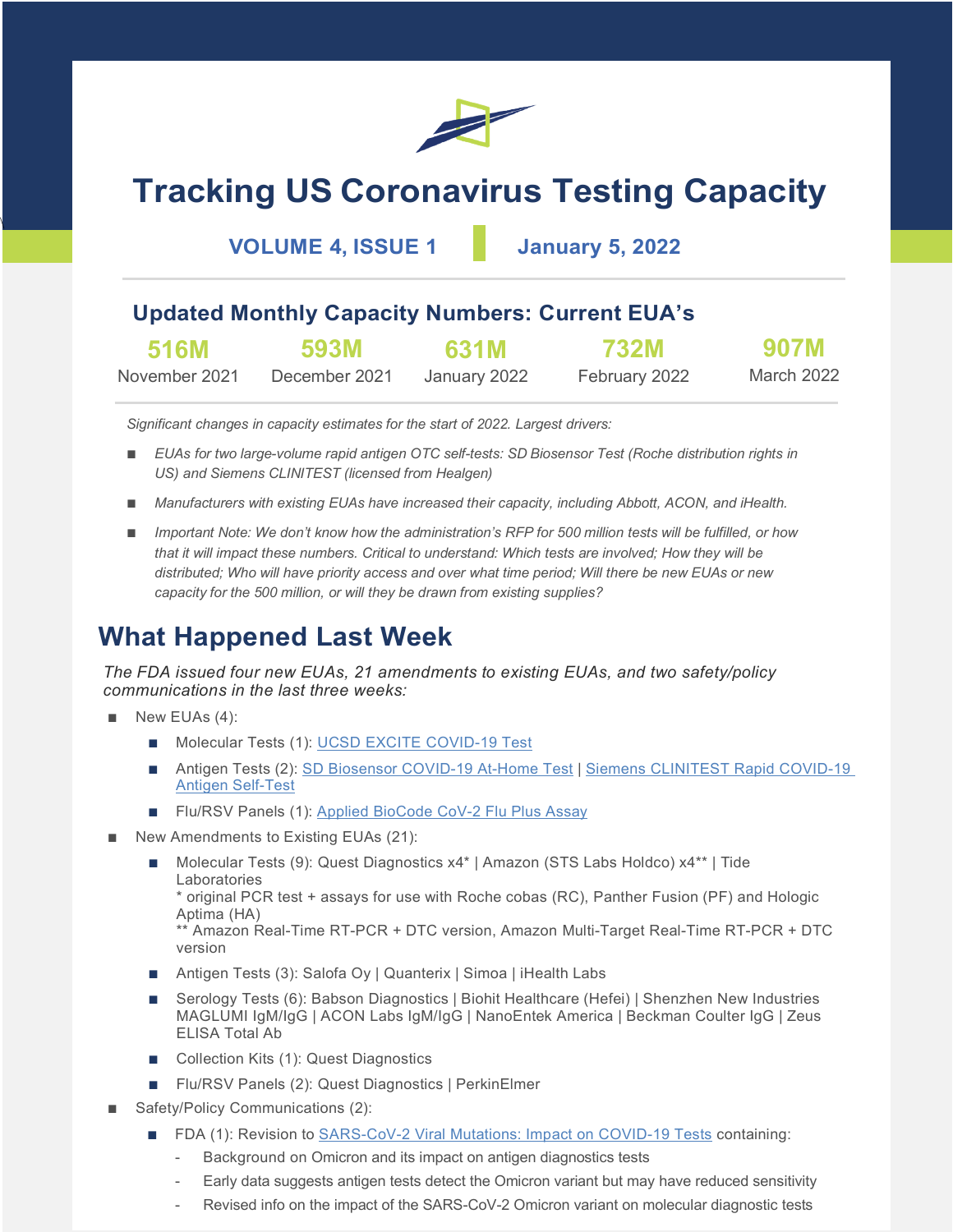- Revised recommendations for clinical laboratory staff and health-care providers
- Press (1): Assistant Secretary for Preparedness and Response/FDA [Joint Statement](https://www.phe.gov/emergency/events/COVID19/therapeutics/update-23Dec2021/Pages/default.aspx) on how circulating variants may be associated with resistance to monoclonal antibodies

# **New & Noteworthy**

*CDC Updates to Isolation Duration Don't Pass the Goldilocks Test*

CDC issued [new guidance](https://www.cdc.gov/coronavirus/2019-ncov/your-health/quarantine-isolation.html) for people who test positive for COVID-19 or who are exposed to someone who's infected. The executive summary: Instead of 10 days of isolation or quarantine, it's now five days, plus five days of masking around other people. Other rules and restrictions apply, depending on whether you're asymptomatic, symptomatic, ill, immunocompromised, or a health-care professional.

Commentary: Good concept – but we are challenged on the details.

- A decrease in the duration of quarantine and isolation is frankly welcome, given that (pre-Omicron) "On average, [viral clearance](https://yourlocalepidemiologist.substack.com/p/state-of-affairs-dec-28) is about 5.5 days among vaccinated [and] 7.5 days for unvaccinated people," as epidemiologist Katelyn Jetelina explains. However, five days is too big a reduction for unvaccinated people, who can still be infectious as long as 14 days after exposure. [Even the CDC website](https://www.cdc.gov/coronavirus/2019-ncov/if-you-are-sick/quarantine-isolation-background.html) acknowledges that modeling data from the UK shows that 31% of people are still infectious on Day 5.
- A negative antigen test on Day 5 should be required. While we know antigen self-tests are in short supply now - and of course they're not perfect - they are perfectly reasonable for exiting isolation. Plus, they'll resolve the problem of the potential difference in duration of infectiousness between the vaccinated and unvaccinated. With the approach they've chosen, CDC is repeating the mistake they made in the spring 2020, when they downplayed maskwearing out of a fear that a run on N95s would leave too few for health-care workers.
- Wearing well-fitted masks for five days after isolation is very important but alas, it is also important to acknowledge how few people actually meet the well-fitted and truly protective criteria. In addition, the folks who most need to mask (unvaccinated) may be the least likely to do so.

We understand the need for shortening isolation times - for the economy and for essential workers, especially in health care – but if people are still infectious and further spread disease, is it helping or hurting? Yes, 10 days is too long for most vaccinated people. But five days is too short without a negative test guard rail.

#### *Snoot and Spit? Omicron May Require Change of Sample Type*

The lay press has (rightly) made a fuss about Omicron's ability to reproduce shockingly well in the human [bronchus](https://www.med.hku.hk/en/news/press/20211215-omicron-sars-cov-2-infection) and less efficiently in the lung than previous variants. Turns out that the locations where the new virus variant shows up most prominently may cause testing repercussions. A preprint by Marais et al. has presented evidence that, unlike Delta, the Omicron variant is more effectively diagnosed using [saliva](https://www.medrxiv.org/content/10.1101/2021.12.22.21268246v1) as a sample instead of a mid-turbinate nasal swab. Adamson et al. found that PCR using saliva samples diagnosed Omicron at high, potentially infectious viral loads, [days before](https://www.medrxiv.org/content/10.1101/2022.01.04.22268770v1) antigen tests using nasal samples showed up positive.

Some physicians, seeing that Omicron has altered the primary COVID-19 symptoms to include a [sore](https://www.nbcchicago.com/news/local/omicron-symptoms-with-sore-throats-common-should-you-also-swab-your-throat-to-test/2720958/)  [throat,](https://www.nbcchicago.com/news/local/omicron-symptoms-with-sore-throats-common-should-you-also-swab-your-throat-to-test/2720958/) have started coming to similar conclusions. They're recommending that in addition to swabbing your nose, if you're self-testing, you should also [#SwabYourThroat](https://twitter.com/DrEricDing/status/1477498074838839296) – and posting pics of rapid antigen tests that only showed up positive when patients swabbed both.

Commentary: We understand the theory behind #SwabYourThroat, but important to recognize that the antigen self-tests were designed for nasal secretion samples - we do not know how they will function with other samples - but we hope test manufacturers are actively testing this theory.

# **Food for Thought**

#### *Sometimes Doing Things Wrong Means You Get It Right*

A fascinating analysis of the causes behind breakthrough infections appeared in [Science](https://www.science.org/doi/10.1126/science.abl8487) recently - and buried deep within it was a tiny little bombshell. Because of vaccine shortages, some countries chose to increase the interval between the first two doses of mRNA vaccine beyond what was recommended by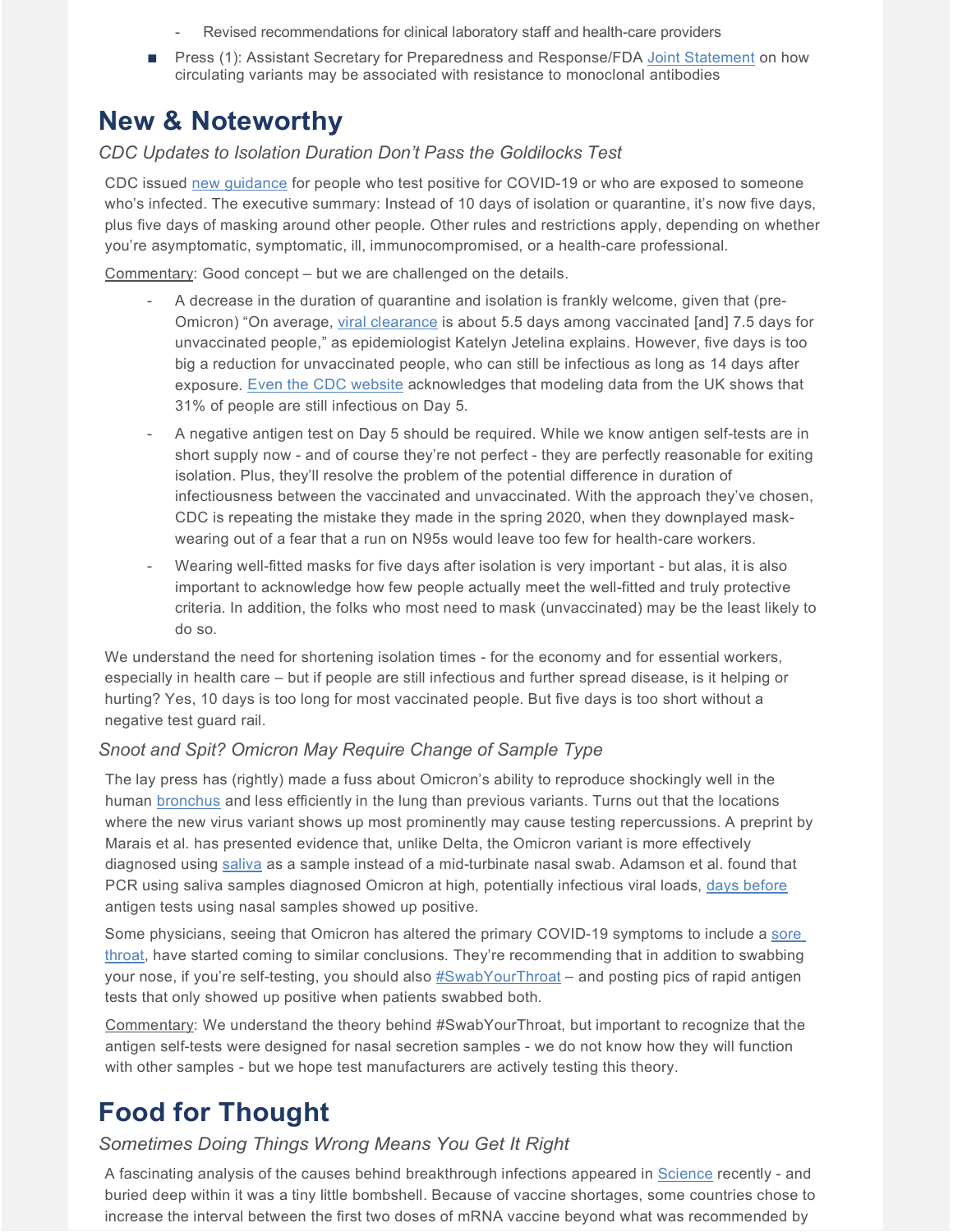the manufacturers. Turns out they were right, from an immunological standpoint: The optimal interval between initial doses of mRNA vaccine isn't four weeks - it's [16 weeks.](https://www.sciencedirect.com/science/article/pii/S1931312821005692) Not only does that interval give you the most antibody bang for your buck right up front, it increases the duration of immunity, as well.

The upshot: When spaced only three to four weeks apart, those first two doses of mRNA vaccine may have acted as a "primary immunization," like the series of vaccines your pandemic puppy got when she was 8, 12, and 16 weeks old. That series gave her strong immunity for a short period of time, but it didn't last. She'll still need a booster when she's a year old - just like we all do right now.

#### *K-12 Round Up:*

#### *99% of kids in School? That is SO last year.*

Great news! Last month, the Department of Education's [School Pulse Panel](https://nces.ed.gov/surveys/spp/) reported that "nearly 100% of public-school students were offered in-person learning." But then . . . Omicron.

[Burbio](https://cai.burbio.com/school-opening-tracker/) is estimating that 4,561 schools were disrupted this week. Most of the closures were caused by staffing issues, while some schools chose to open a day or two late to allow for COVID-19 testing before bringing kids back into classrooms. The results, in some places, were startling. In eastern Massachusetts, two districts that, pre-Omicron, had never seen more than 3% of their pools come back positive saw 15 to 20% of their pools turn up positive this week. In [Cambridge, Massachusetts,](https://www.bostonglobe.com/2022/01/05/metro/cambridge-students-head-back-school-amid-uncertainty/) a whopping 43% of the pools returned a positive result.

#### *CDC Endorses Test to Stay – Yay?*

Last month, CDC endorsed [Test to Stay \(TTS\)](https://www.cdc.gov/coronavirus/2019-ncov/community/schools-childcare/what-you-should-know.html) which allows unvaccinated close contacts to remain in school in person as long as they continue to test negative (vaccinated close contacts don't need to test or quarantine). CDC stopped short of specifying a protocol, saying only that students should be tested at least twice "during a seven-day period post-exposure." While this is still great news, the timing is . . . unfortunate. With test positivity rates skyrocketing, it's unclear whether many communities have the staff or the tests to implement TTS right now. Here's hoping the US follows South Africa's lead and gets through the Omicron surge quickly.

# **Latest Monthly Capacity Estimates**

| <b>Test Type</b>                               | <b>Nov '21</b> | <b>Dec '21</b> | <b>Jan '22</b> | <b>Feb '22</b> | <b>Mar '22</b> |
|------------------------------------------------|----------------|----------------|----------------|----------------|----------------|
| <b>ANTIGEN</b>                                 |                |                |                |                |                |
| Antigen Professional + Point of Care EUA Today | 174            | 185            | 187            | 187            | 191            |
| Antigen OTC: Home/Self EUA Today               | 141            | 216            | 260            | 355            | 526            |
| Antigen Central Lab Today                      | 11             | 7              | 7              | 7              | 7              |
| <b>Antigen Total</b>                           | 326M           | 408M           | 454M           | 549M           | <b>724M</b>    |
|                                                |                |                |                |                |                |
| <b>MOLECULAR</b>                               |                |                |                |                |                |

#### **Estimated Monthly Capacity of All Tests (M)**

| <b>MOLECULAR</b>                                        |             |             |             |             |             |
|---------------------------------------------------------|-------------|-------------|-------------|-------------|-------------|
| Molecular Professional, Point of Care, OTC EUA<br>Today | 32          | 36          | 36          | 36          | 37          |
| Lab Based PCR Today                                     | 130         | 130         | 125         | 130         | 130         |
| Addt'l Lab Based PCR with Pooling                       | 29          | 20          | 16          | 16          | 16          |
| <b>Molecular Total</b>                                  | <b>190M</b> | <b>185M</b> | <b>177M</b> | <b>182M</b> | <b>183M</b> |

|  | <b>Total Test Capacity</b> | 516M | 593M | 631M | 732M | 907M |
|--|----------------------------|------|------|------|------|------|
|--|----------------------------|------|------|------|------|------|